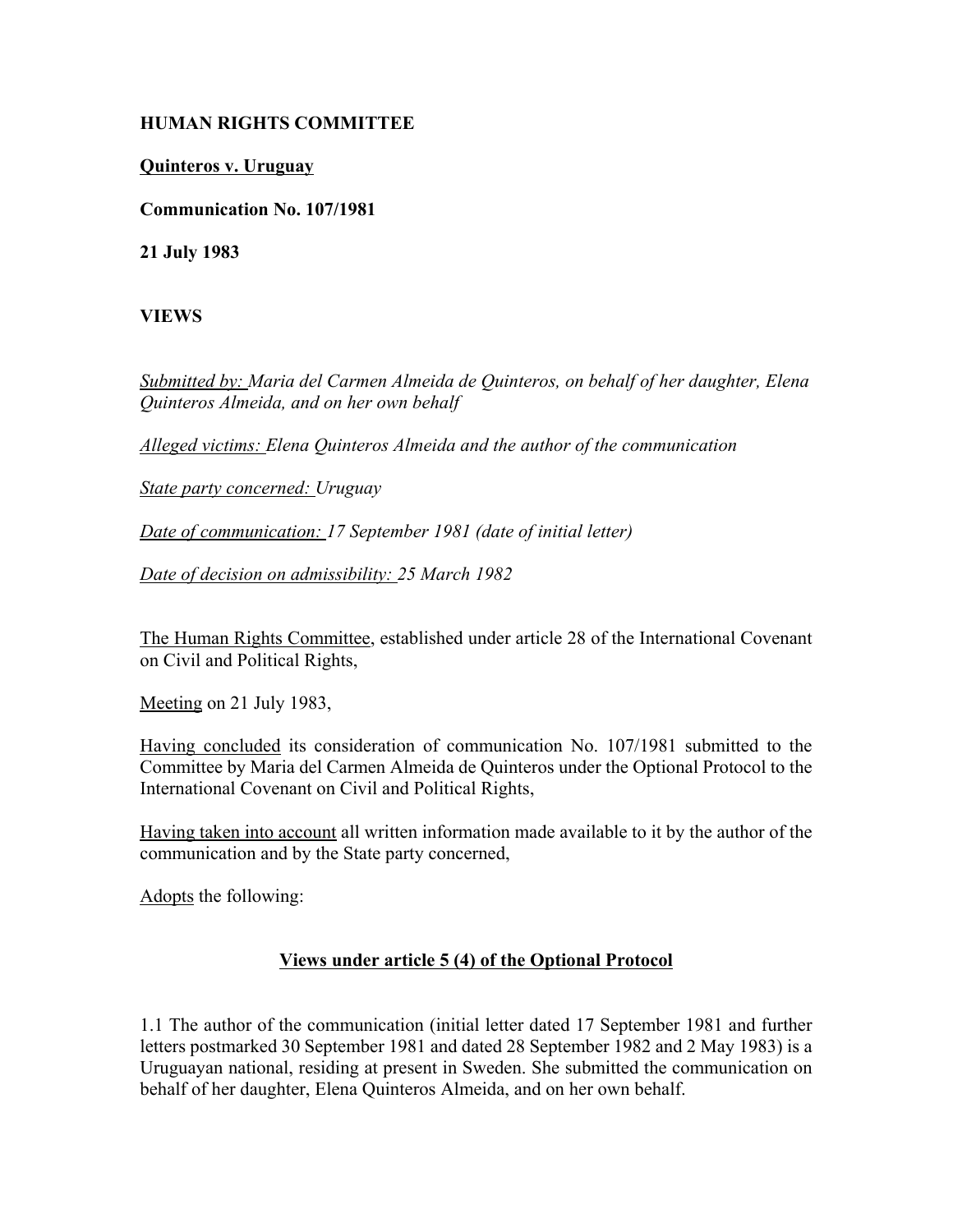1.2 The author describes the relevant facts as follows:

"My daughter (born on 9 September 1945) was arrested at her home in the city of Montevideo on 24 June 1976. Four days later, while she was being held completely incommunicado, she was taken by military personnel to a particular spot in the city near the Embassy of Venezuela. My daughter would appear to have told her captors that she had a rendezvous at that place with another person whom they wished to arrest. Once she was in front of a house adjoining the Embassy of Venezuela, my daughter succeeded in getting away from the persons accompanying her, jumped over a wall and landed inside the Embassy grounds. At the same time, she shouted out her name so as to alert passers-by to what was happening in case she was recaptured. The military personnel accompanying her then entered the diplomatic mission and, after striking the Secretary of the Embassy and other members of its staff, dragged my daughter off the premises."

1.3 The author alleges that, due to this event, Venezuela suspended its diplomatic relations with Uruguay.

1.4 The author claims that since that day (28 June 1976) she could never obtain from the authorities any official information about her daughter's whereabouts, nor was her detention officially admitted. She further claims that this denial of official information by the authorities of Uruguay was incompatible with the .testimony of other persons (the author encloses two testimonies) and also numerous statements made privately by authorities and diplomatic representatives of Uruguay to the author herself and to others. The author, in addition, encloses an extract from a booklet entitled Mujeres y ninos Uruguayos desaparecidos ("Missing Uruguayan Women and Children") concerning the case of her daughter, in which it is mentioned in particular that on 2 March 1979, the Ambassador and Representative of Uruguay to the United Nations Commission on Human Rights at Geneva, who was at that time Director of Foreign Policy of the Ministry of Foreign Affairs, told the author that her daughter was alive, that she had been taken from the Venezuelan Embassy by members of the Uruguayan police and army, that she was being kept a prisoner and that efforts were being made to clarify responsibilities.

1.5 The first testimony enclosed by the author, dated January 1981, is from Cristina Marquet Navarro, who states that she personally knew Elena Quinteros. Cristina Marquet Navarro states that she was arrested on 29 July 1976 in Montevideo, that on 8 August 1976 she was taken to a military unit, that there all detainees were kept blindfolded and with their hands tied and that they were systematically subjected to torture. She adds that all detainees received an identification number upon arrival, by which they were addressed, and that her number was 2572. Cristina Marquet further states that during her first night there, she heard "the despairing cries of a woman who kept saying 'why didn't they kill me, why didn't they kill me?' It was definitely the voice of Elena Quinteros. It was clear from the desperation of her cries that she was being brutally tortured". Cristina Marquet alleges that later she was able to establish that Elena Quinteros had been given number 2537. She further alleges that once, her eye-bandage being loose, she could see Elena Quinteros who was lying on a mattress. Elena Quinteros' state of health was extremely poor "as a result of the brutal torture to which she had been and was being subjected daily". Cristina Marquet mentions the names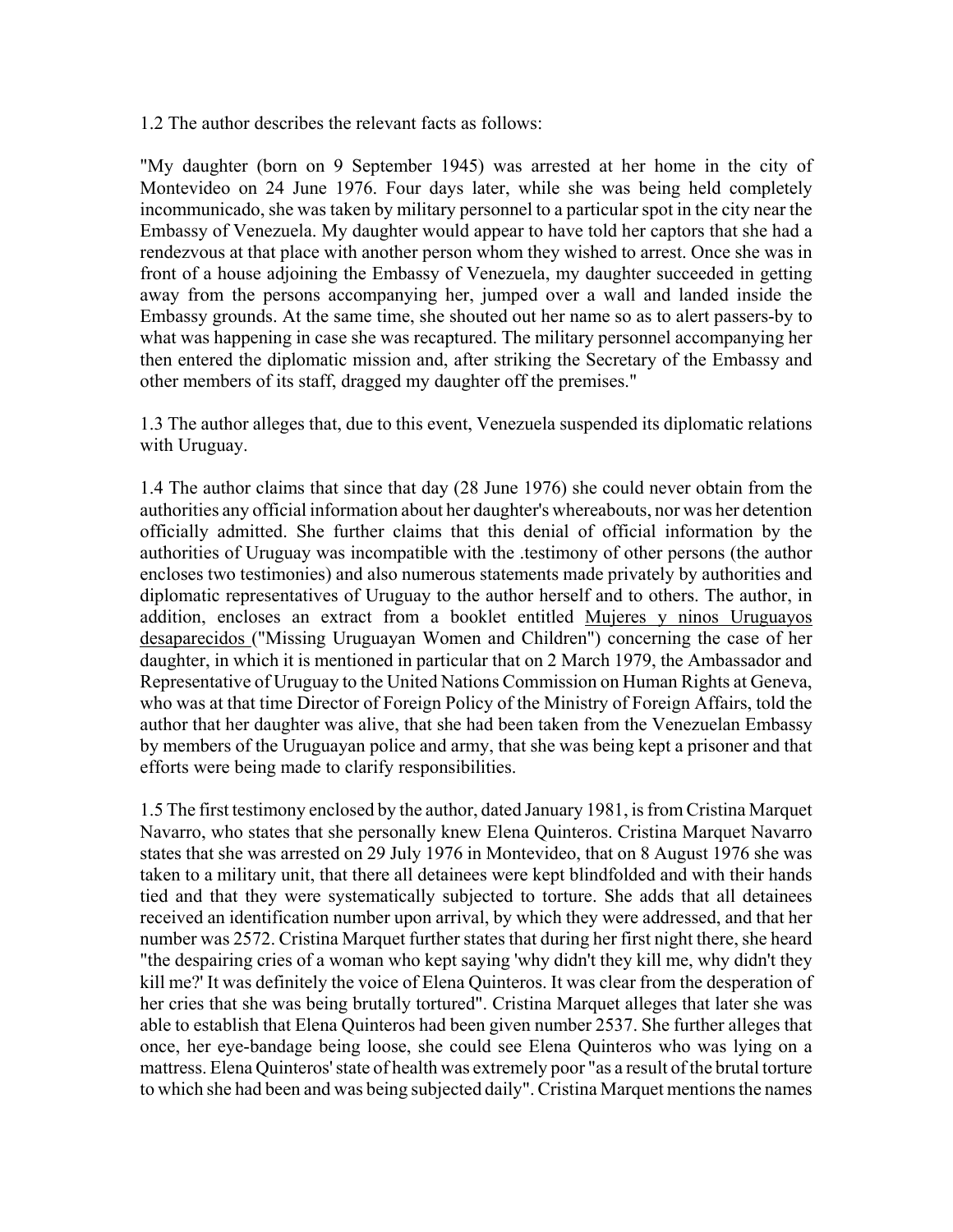of two male officers and of two female soldiers who were dealing with Elena Quinteros. In October 1976, Cristina Marquet was transferred to another detention place and she was released on 7 December 1978. She adds that after October 1976 she never heard about Elena Quinteros again.

1.6 The second testimony is from Alberto Grille Motta. a/ He states that he and other Uruguayans, among them Enrique Baroni, who had taken refuge at the Embassy of Venezuela in Montevideo, saw a number of Embassy employees running out of the building on the morning of 28 June 1976; that Enrique Baroni, who had gone up to the first floor, saw a young woman being dragged away by a man whom he recognized as a policeman whom he had known, under a nickname which is given by the author, in Department No. 5 for Intelligence and Information of the Montevideo Police Headquarters when they were held there. Mr. Grille adds that the following day, on 29 June 1976, the parents-in-law of Elena Quinteros came to the Embassy with a picture of their daughter-in-law and her identity was confirmed, in particular, by the Secretary of the Embassy. He further claims that the Ambassador told him some months later that he was in possession of information pointing to a policeman known under the same nickname as the one mentioned by Enrique Baroni and whose real name was ..., who, together with other police personnel, had taken part' in the abduction of Elena Quinteros.

1.7 The author, Maria del Carmen Almeida de Quinteros, states that she has withdrawn her daughter's case from the Inter-American Commission on Human Rights. By a further letter, postmarked 30 September 1981, she enclosed a copy of her withdrawal letter, dated 17 November 1980, addressed to the Inter-American Commission, and the text of a request for confirmation of the withdrawal, dated 28 September 1981.

1.8 The author further states that there are no domestic remedies that could be invoked and have not been exhausted, since her daughter's arrest has always been denied by the Uruguayan authorities and the remedy of habeas corpus is only applicable in the case of detained persons.

1.9 The author claims that the following articles of the Covenant have been violated with respect to her daughter: 7, 9, 10, 12, 14, 17 and 19. She adds that she is herself a victim of violations of article 7 (psychological torture because she does not know where her daughter is) and of article 17 of the Covenant, because of interference with her private and family life.

2. The Human Rights Committee noted, in this connection, that the allegations Of violations made by the author on her own behalf raised the question whether she was subject to the jurisdiction of Uruguay, within the meaning of article 1 of the Optional Protocol, at the time of the alleged violations in question. The Committee agreed that this issue would be reviewed, if necessary, in the light of any submission which the State party might make under article 4 (2) of the Optional Protocol.

3. By its decision of 14 October 1981, the Working Group of the Human Rights Committee, having decided that the author of the communication was justified in acting on behalf of the alleged victim, transmitted the communication under rule 91 of the provisional rules of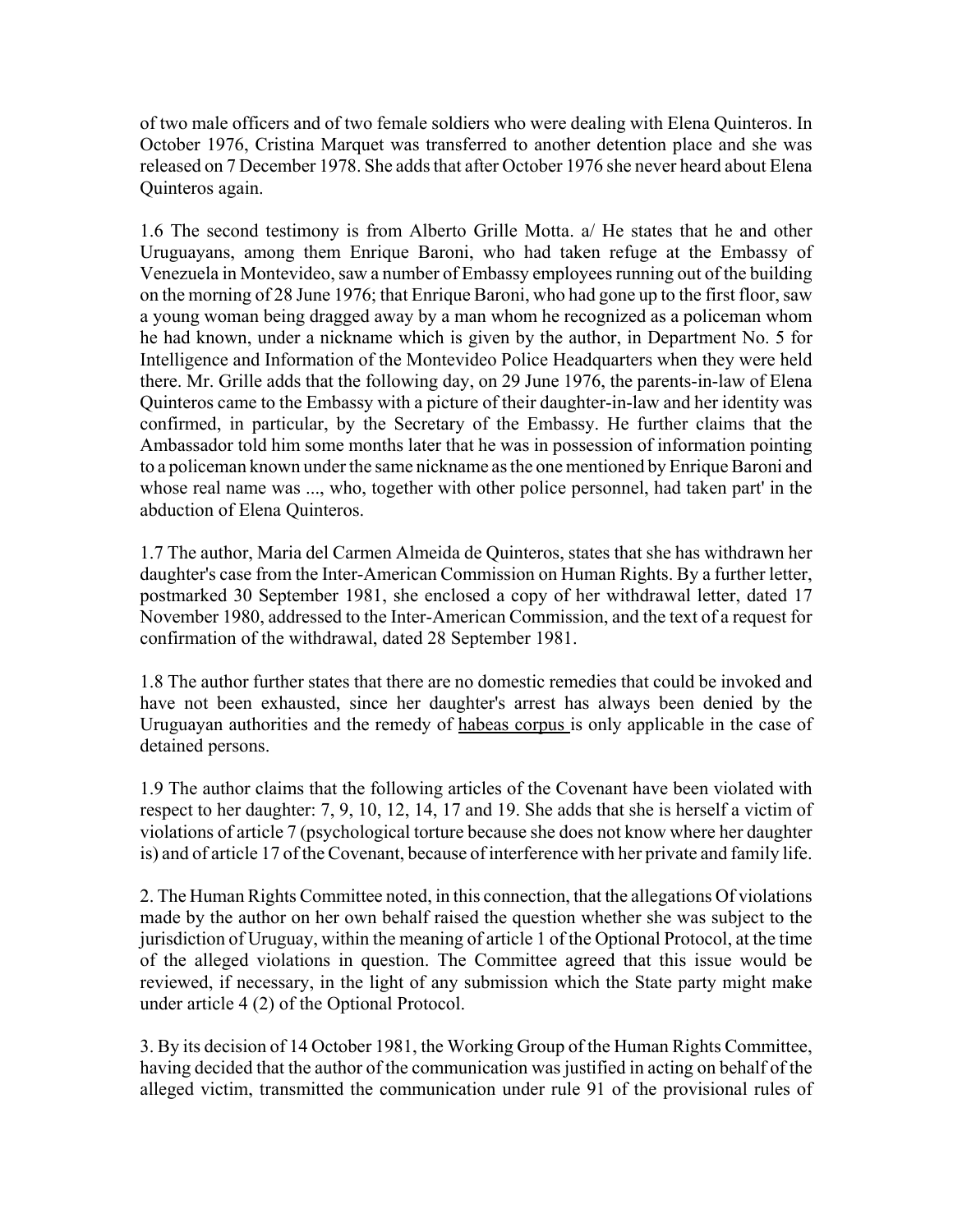procedure to the State party concerned, requesting information and observations relevant to the question of admissibility of the communication and, the whereabouts of the alleged victim being unknown since 1976, further requesting the State party to confirm that Elena Quinteros was in detention and to make known the place of her detention. No reply was received from the State party to these requests.

4. On the basis of the information before it, the Committee found that it was not precluded by article 5 (2) (a) of the Optional Protocol from considering the communication. The Committee was also unable to conclude that, in the circumstances of this case, there were effective remedies available to the alleged victim which she had failed to exhaust. Accordingly, the Committee found that the communication was not inadmissible under article 5 (2) (b) of the Optional Protocol.

5. On 25 March 1982, the Human Rights Committee therefore decided:

(a) That the communication was admissible;

(b) That, in accordance with article 4 (2) of the Optional Protocol, the State party should be requested to submit to the Committee, within six months of the date of the transmittal to it of this decision, written explanations or statements clarifying the matter and the remedy, if any, that may have been taken by it;

(c) That the State party be informed that the written explanations or statements submitted by it under article 4 (2) of the Optional Protocol must relate primarily to the substance of the matter under consideration. The Committee stressed that, in order to perform its responsibilities, it required specific responses to the allegations which had been made by the author of the communication and the State party's explanations of the actions taken by it. The State party was requested, in this connection, to enclose copies of any court orders or decisions or reports of inquiries of relevance to the matter under consideration.

6. In its submission under article 4 (2) of the Optional Protocol, dated 13 August 1982, the State party referred to the contents of an earlier note, dated 14 June 1982, which appeared to be a late submission under rule 91 of the provisional rules of procedure. The text of this earlier note read as follows:

"The Uruguayan Government wishes to inform that the person in question (Elena Quinteros) has been sought throughout Uruguay since 8 May 1975. The assertions contained in this communication are therefore rejected as unfounded, since the Government had no part in the episode described."

7.1 In her comments, dated 28 September 1982, the author draws the attention of the Human Rights Committee to the fact that the Government of Uruguay has failed to provide any specific or detailed answers regarding the substance of her daughter's case, despite the express request by the Committee. The author states that:

"The Government simply rejected my assertions as 'unfounded' in purely general terms and,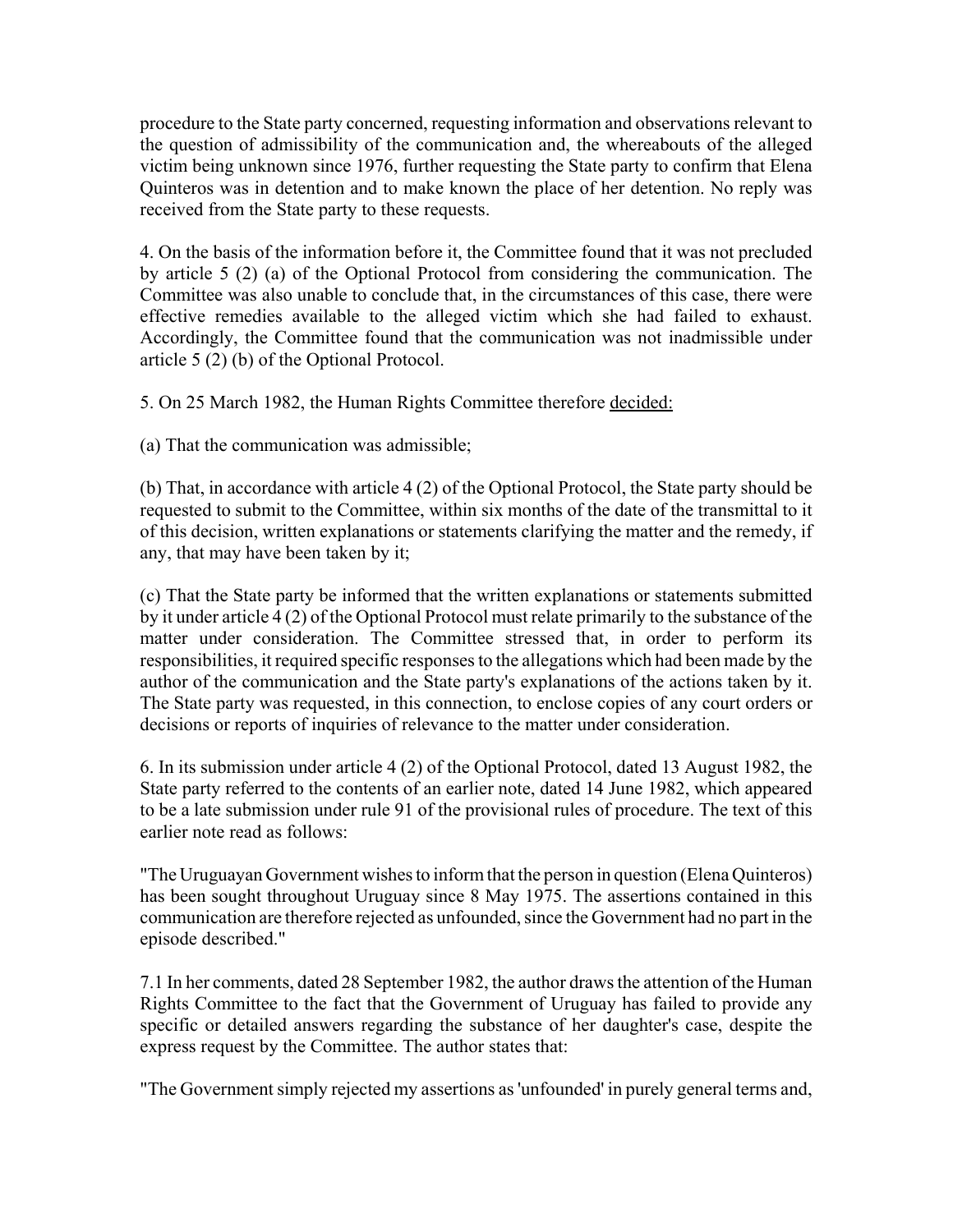indeed, on the sole ground that it had had no part in the episode which I described. I consider it to be of the utmost importance to point out, in this connection, that the Government does not specifically deny that my daughter was arrested in June 1976 by Government forces, that she was detained by the army in 1976, or that an incident took place at the Venezuelan Embassy on 28 June 1976, in the course of which my daughter was taken from the Embassy grounds. Above all, the Government of Uruguay does not deny that it is holding my daughter. In short, apart from the very general assertion referred to above, the Government has not denied, or even questioned the truth of a single one of the serious events described by me in my communication to the Committee. It is surprising that, despite the gravity of these events, the Government has quite clearly failed to order an investigation into the matter."

7.2 The author urges the Committee to call on the Government of Uruguay to order an investigation. She suggests that specific questions should be put to the State party and that it would be very helpful if the Committee could obtain further details from the Government of Venezuela regarding the incident which took place on 28 June 1976 in the grounds of their Embassy in Montevideo.

7.3 Addressing the question raised by the Committee whether she comes within the jurisdiction of Uruguay as to the violations alleged in her own behalf, the author states that she was in Uruguay at the time of her daughter's arrest in 1976.

"Consequently, both my daughter and I were at the time under Uruguayan jurisdiction. Quite clearly, my daughter remains under Uruguayan jurisdiction and her rights continue to be violated daily by the Government of Uruguay. Since the continued violation of my daughter's human rights constitutes the crucial factor of the violation of my own rights, the Government cannot, in my view, in any way evade its responsibility towards me. I continue to suffer day and night because of the lack of information on my dear daughter, and I therefore believe that, from the moment when my daughter was arrested, I was, and I continue to be, the victim of a violation of articles 7 and 17 of the Covenant."

8. On 15 October 1982, before formulating its views in the light of the information made available to it by the author of the communication and by the State party concerning the alleged arrest, detention and mistreatment of Elena Quinteros, the Human Rights Committee decided to adopt the following interim decision:

"The Human Rights Committee,

Noting that the author of the communication has submitted detailed information, including eyewitness testimonies, concerning the detention of her daughter, Elena Quinteros,

Taking note also of the brief information submitted by the State party on 14 June and 13 August 1982, to the effect that Elena Quinteros had been sought throughout Uruguay since 8 May 1975 and that the Government of Uruguay had no part in the events described by the author of the communication,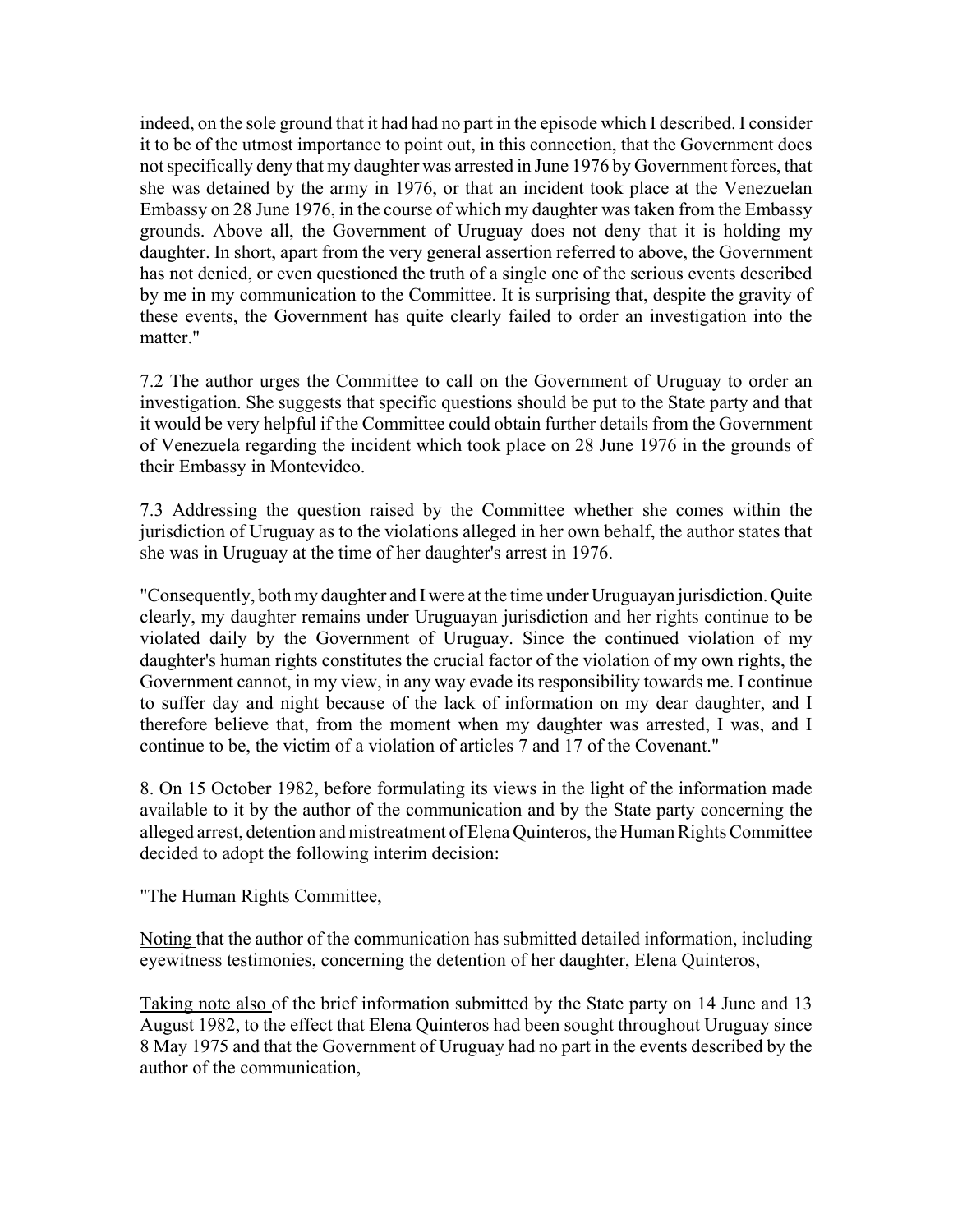Concerned., however, that the State party has made no attempt to address in substance the serious and corroborated allegations made against it, but merely denies any knowledge thereof,

Concluding, that the information furnished by the State party, so far, is insufficient to comply with the requirements of article 4 (2) of the Optional Protocol,

1. Urges the State party, without further delay and with a view to clarifying the matters complained of, to conduct a thorough inquiry into the allegations made and to inform the Human Rights Committee Of the outcome of such inquiry not later than by 1 February 1983."

9. In a note dated 12 January 1983, in response to the Human Rights Committee's interim decision, the State party stated the following:

"The Government of Uruguay wishes to reiterate what it said to the Committee in its reply to the note of 4 December 1981 on this case" (see para. 6 above).

10.1 In her comments of 2 May 1983, the author recalls that her daughter was officially arrested at her home in Montevideo, on 24 June 1976, because of her political opinions, by members of Department No. 5 of the National Directorate for Information and Intelligence of the Montevideo Police Headquarters. She states that her daughter was kept incommunicado on the premises of the police department for four days until the morning of 28 June, although under the Constitution and laws of Uruguay the maxims period during which a person may be held incommunicado is 48 hours.

10.2 The author claims that "there is no possible doubt regarding the central fact which prompted my communication, namely that my daughter Elena was abducted on 28 June 1976 from within the Embassy of the Republic of Venezuela at Montevideo and that this abduction (or arrest carried out in the form of an abduction) was the work and responsibility of Uruguayan official authorities, and since that day Elena has been in the custody of the Uruguayan official military authorities."

10.3 Concerning her daughter's arrest inside the Venezuelan Embassy grounds on 28 June 1976, the author gives the following details:

"Believing that Elena was going to denounce someone, her captors brought her near to the Embassy, allowing her freedom of movement so that she could go to the supposed rendezvous. Elena, who had already given thought to the possibility, went into the house next to the Embassy. From there she managed to jump over the dividing wall, thus landing in Venezuelan territory. She shouted 'Asylum!' and stated her name and occupation. When they realized what was happening, the policemen escorting her came through the gate giving access to the gardens of the Embassy, without being stopped by the four policemen on guard. When they heard Elena shouting, the Ambassador and his secretary, as well as other officials, ran towards her and were able to see her being beaten and dragged by the hair by the policemen who were trying to remove her by force from Venezuelan territory. The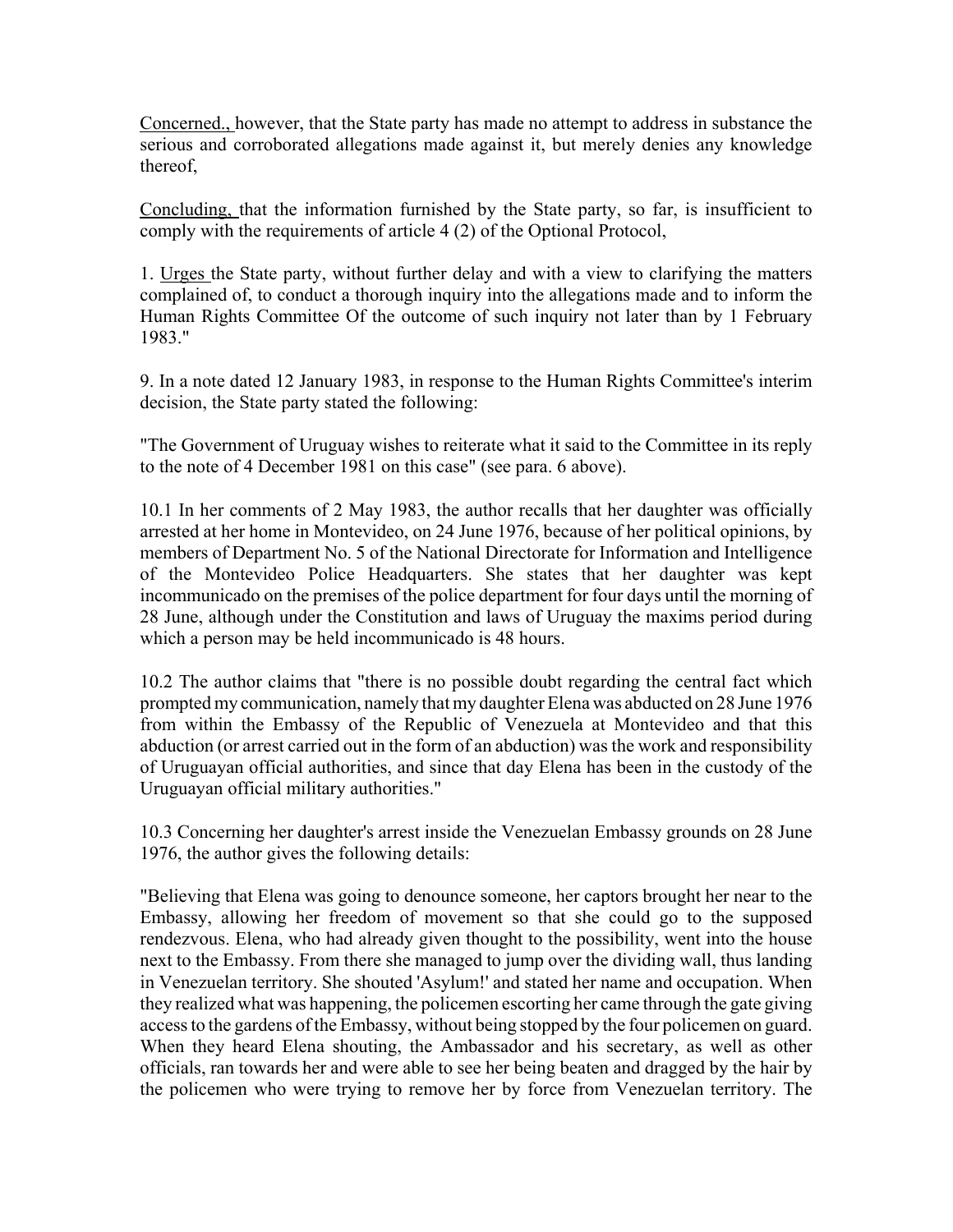Counsellor of the Embassy, Mr. Frank Becerra, and the Secretary, Baptista Olivares, tried to prevent the woman seeking refuge from being removed from the Embassy garden before she could enter the residence itself. While Elena was being dragged outside, the two diplomats were grappling with the police, grabbing hold of Elena's legs. One of the policemen struck Mr. Becerra who fell, thus enabling them to take Elena away and put her in a greenish Volkswagen whose registration number, as was seen by a large number of residents who had observed each stage of the police raid, ended in 714 and which a Police Headquarters communique identified on 2 July as the 'car with unidentified suspects who abducted a woman'. In their anger, the police even went to the inhuman lengths of slamming the car door hard against Elena's legs while she was being bundled into the car, certainly causing a fracture. The car then moved off at high speed, with its doors still open, against the oncoming vehicles and despite the heavy traffic to be found at that hour, about 10.30 a.m., in the Bulevar Artigas, where the Embassy is situated, at number 1257, in the 'Pocitos' district, 5 km from the centre of Montevideo."

10.4 The author further states that, according to eyewitness accounts received by the Ambassador of Venezuela, her daughter was transferred from the green Volkswagen to an official Uruguayan army truck. She claims that another significant detail is that when her daughter entered the garden of the Embassy she ran towards the residence crying "Asylum, asylum!", stated her name and occupation and managed to shout "this is '...' from the Department NO. 5". The author further submits that "from refugees (five in all) who were in the Embassy awaiting a safe conduct in order to leave Uruguay, and from her (daughter's) statements, it was possible to ascertain that three of the plain-clothes police officers who entered the Embassy were ..." (names are given).

10.5 Concerning the suspension of diplomatic relations between Venezuela and Uruguay, the author stresses that "as a result of these events of June 1976, Venezuela broke off diplomatic relations with the Government of Uruguay and they have not been restored until this day. The Government of Venezuela has made it absolutely clear that these relations will remain severed until such time as Elena Quinteros is set free and handed over to the Venezuelan authorities and it is given a full explanation of the facts". She adds that "it would not seem logical to think even for a moment that the authorities and various groups in Venezuela would have taken such a serious step as the breaking of diplomatic relations if they had not been convinced that Uruguayan public officials had directly participated in the violation of the Venezuelan Embassy in Uruguay and in the abduction of Elena Quinteros".

10.6 The author refers to the position the Committee has taken, in previous cases, that in the face of specific and detailed complaints, it was not sufficient for the State party to refute these allegations in general terms but that "it should have investigated the allegations". In case R.7/30 Eduardo Bleier v. Uruguay, for example, the Committee came to the conclusion that the person concerned had been "arrested and detained" by the Uruguayan authorities, although officially he had "disappeared", on the basis of statements by witnesses that they had seen him held prisoner in official detention centres.

10.7 To corroborate her allegations concerning the responsibility of the Uruguayan authorities in her daughter's case, the author recalls the testimonies referred to in paragraphs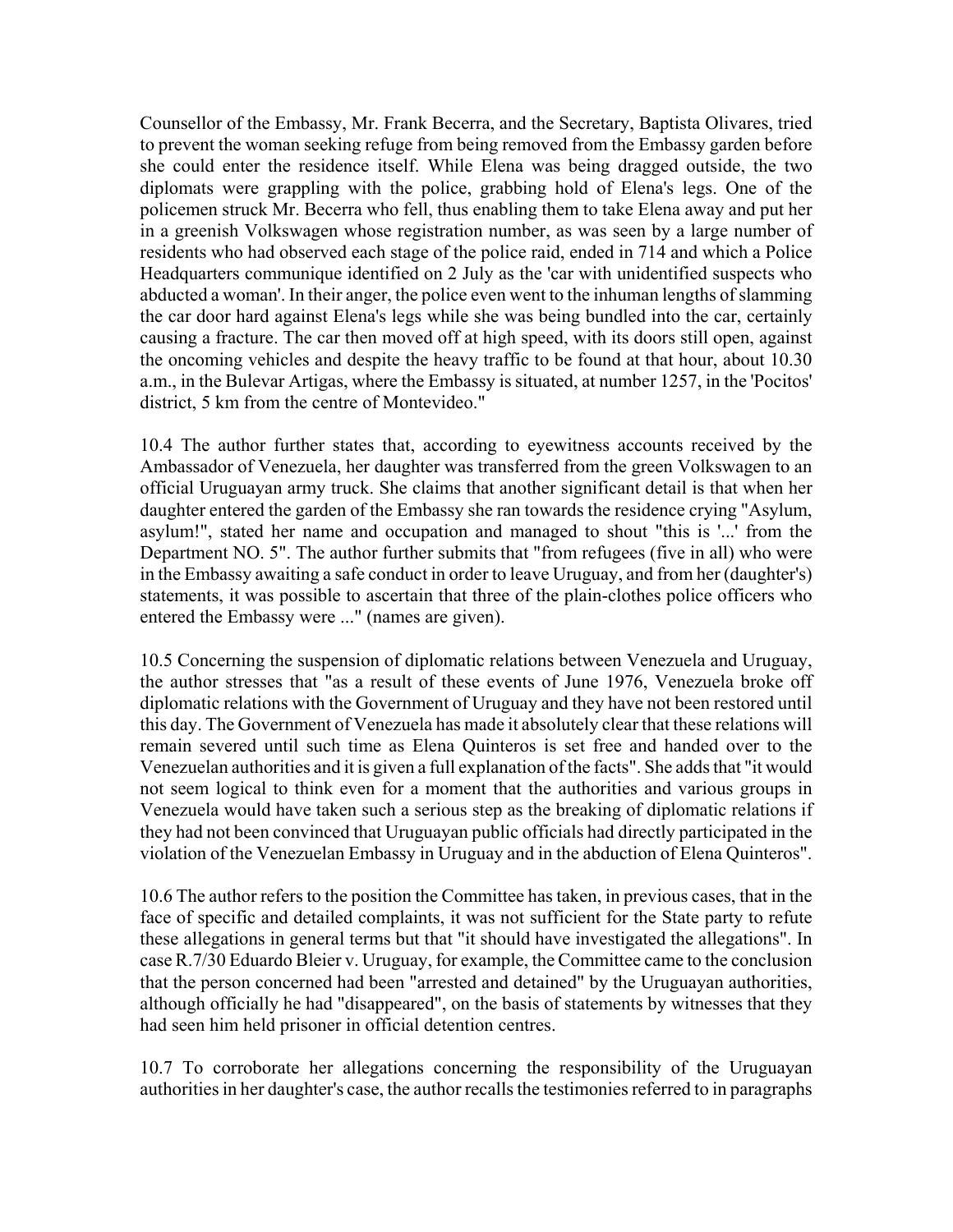1.5 and 1.6 above and adds new substantial evidence as follows:

(i) A letter sent to the author in January 1977 by the Secretary-General of the Office of the Presidency of the Republic of Venezuela, in which he stated that the Government "will continue to press for the release of your daughter, Elena Quinteros Almeida" and expressed the hope that "in the end justice will be done and this wrong will be redressed";

(ii)A Declaration adopted by the Chamber of Deputies of Venezuela on 26 April 1978, in which it is stated "on 28 June 1976 last, the Uruguayan citizen, Elena Quinteros, was arrested by the Uruguayan police authorities when she was seeking diplomatic asylum in the Venezuelan Embassy at Montevideo", "... not only does this action constitute a flagrant violation of the right of asylum but, in addition, the Uruguayan police authorities assaulted two diplomatic representatives of our country, thus violating the most elementary rules of diplomatic immunity and international courtesy";

(iii) Statements made to the Working Group on Enforced or Involuntary Disappearances by the representative of Uruguay to the Commission on Human Rights on 1 December 1981. The representative then said: "The disappearance of Elena Quinteros has caused us considerable problems. It led to the severing of our relations with Venezuela. It gave rise to a controversy in the Uruguayan newspapers, some of which asked whether or not the Uruguayan authorities were implicated .... Miss Quinteros went into the Embassy of Venezuela. Before she was able to go inside and before she could initiate the procedure for applying for asylum, two persons removed her forcibly from the entrance to the Embassy of Venezuela, put her in a car and took her away .... "b/

10.8 The author reiterates that "there can be no doubt as to the applicability of the Covenant in my particular case ..." She states that, when her daughter was arrested in June 1976, "she and I were living in Montevideo, that is to say, within the jurisdiction of the Uruguayan authorities. As stated in my original communication, I was and continue to be victim of the violation of articles 7 and 17 of the Covenant".

11. In accordance with its mandate under article 5 (1) of the Optional Protocol, the Committee has considered the communication in the light of the information made available to it by the author of the communication and by the State party concerned. In this connection, the Committee has adhered strictly to the principle audiatur et altera pars and has given the State party every opportunity to furnish information to refute the evidence presented by the author. The State party appears to have ignored the Committee's request for a thorough inquiry into the author's allegations. The Committee reiterates that it is implicit in article 4 (2) of the Optional Protocol that the State party has the duty to investigate in good faith all allegations of violation of the Covenant made against it and its authorities, especially when such allegations are corroborated by evidence submitted by the author of the communication, and to furnish to the Committee the information available to it. In cases where the author has submitted to the Committee allegations supported by substantial witness testimony, as in this case, and where further clarification of the case depends on information exclusively in the hands of the State party, the Committee may consider such allegations as substantiated in the absence of satisfactory evidence and explanations to the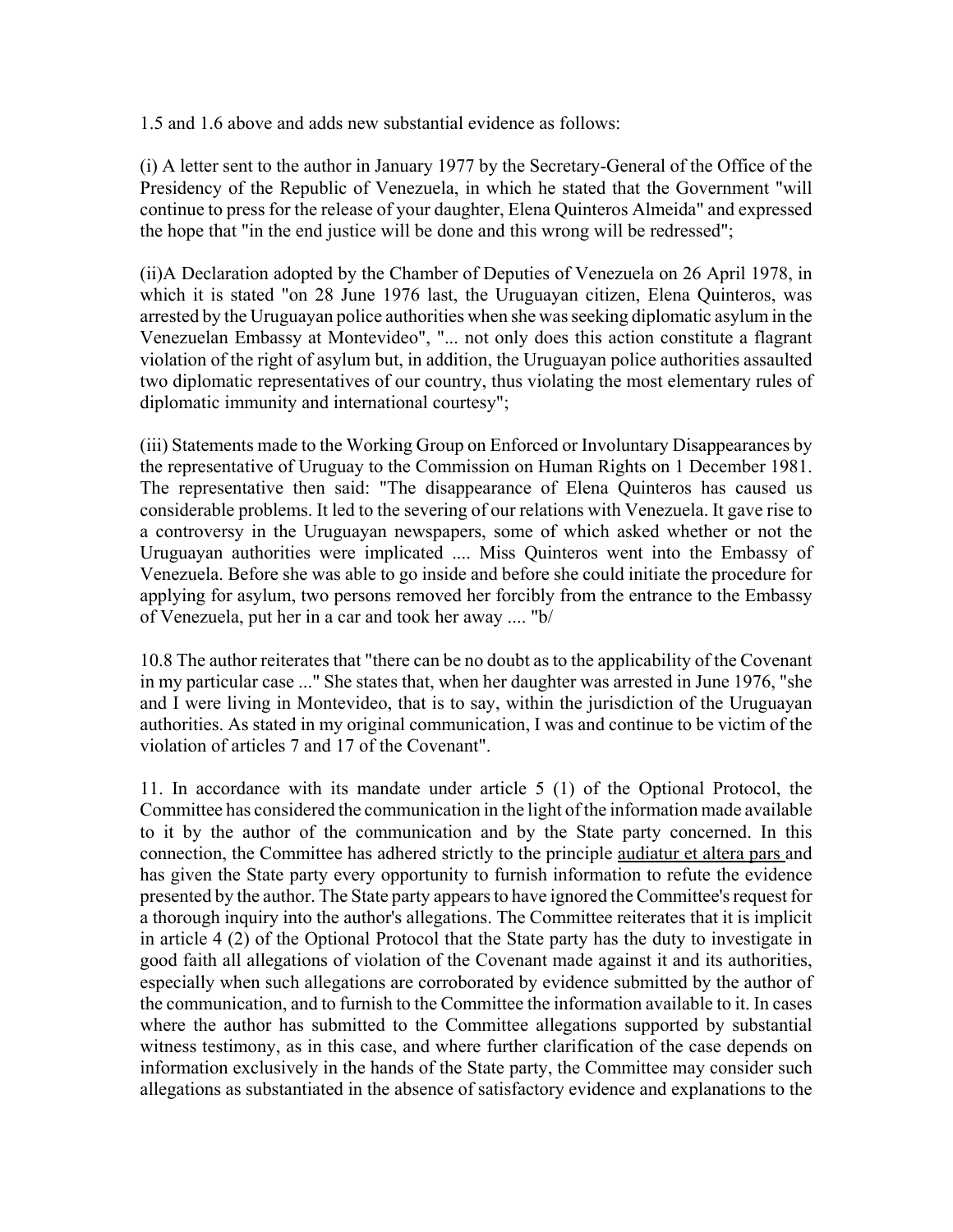contrary submitted by the State party.

12.1 With regard to the identity of the alleged victim, the Committee on the basis of (a) the detailed information submitted by the author, including an eyewitness testimony, and (b) the statement made to the Working Group on Enforced or Involuntary Disappearance by the representative of Uruguay to the Commission on Human Rights, on 1 December 1981, has no doubt that the woman who was able to go inside the Embassy of Venezuela at Montevideo, on 28 June 1976, requesting asylum and who was forcibly removed from the Embassy grounds, put in a car and taken away, was Elena Quinteros.

12.2 In addition, the Committee cannot but give appropriate weight to the following information:

(i) Mr. Grille Motta in his testimony states that, during the incident of 28 June 1976, Enrique Baroni could identify one of Elena Quinteros' captors as being a policeman, nicknamed ..."; c/

(ii) Mrs. Marquet Navarro in her testimony asserts that she saw Elena Quinteros in August 1976 in the detention place where she herself was being held and that she could observe that Elena Quinteros had been subjected to severe ill-treatment. Mrs. Marquet also gives the names of two male officers and two female soldiers who were "dealing" with Elena Quinteros.

12.3 The Human Rights Committee, accordingly, finds that, on 28 June 1976, Elena Quinteros was arrested on the grounds of the Embassy of Venezuela at Montevideo by at least one member of the Uruguayan police force and that in August 1976 she was held in a military detention centre in Uruguay where she was subjected to torture.

13. It is, therefore, the Committee's view that the information before it reveals breaches of articles 7, 9 and 10 (1) of the International covenant on Civil and Political Rights.

14. With regard to the violations alleged by the author on her own behalf, the Committee notes that, the statement of the author that she was in Uruguay at the time of the incident regarding her daughter, was not contradicted by the State party. The Committee understands the anguish and stress caused to the mother by the disappearance of her daughter and by the continuing uncertainty concerning her fate and whereabouts. The author has the right to know what has happened to her daughter. In these respects, she too is a victim of the violations of the Covenant suffered by her daughter in particular, of article 7.

15. The Human Rights Committee reiterates that the Government of Uruguay has a duty to conduct a full investigation into the matter. There is no evidence that this has been done.

16. The Human Rights Committee, acting under article 5 (4) of the Optional Protocol to the International Covenant on Civil and Political Rights, therefore concludes that responsibility for the disappearance of Elena Quinteros falls on the authorities of Uruguay and that, consequently, the Government of Uruguay should take immediate and effective steps (a) to